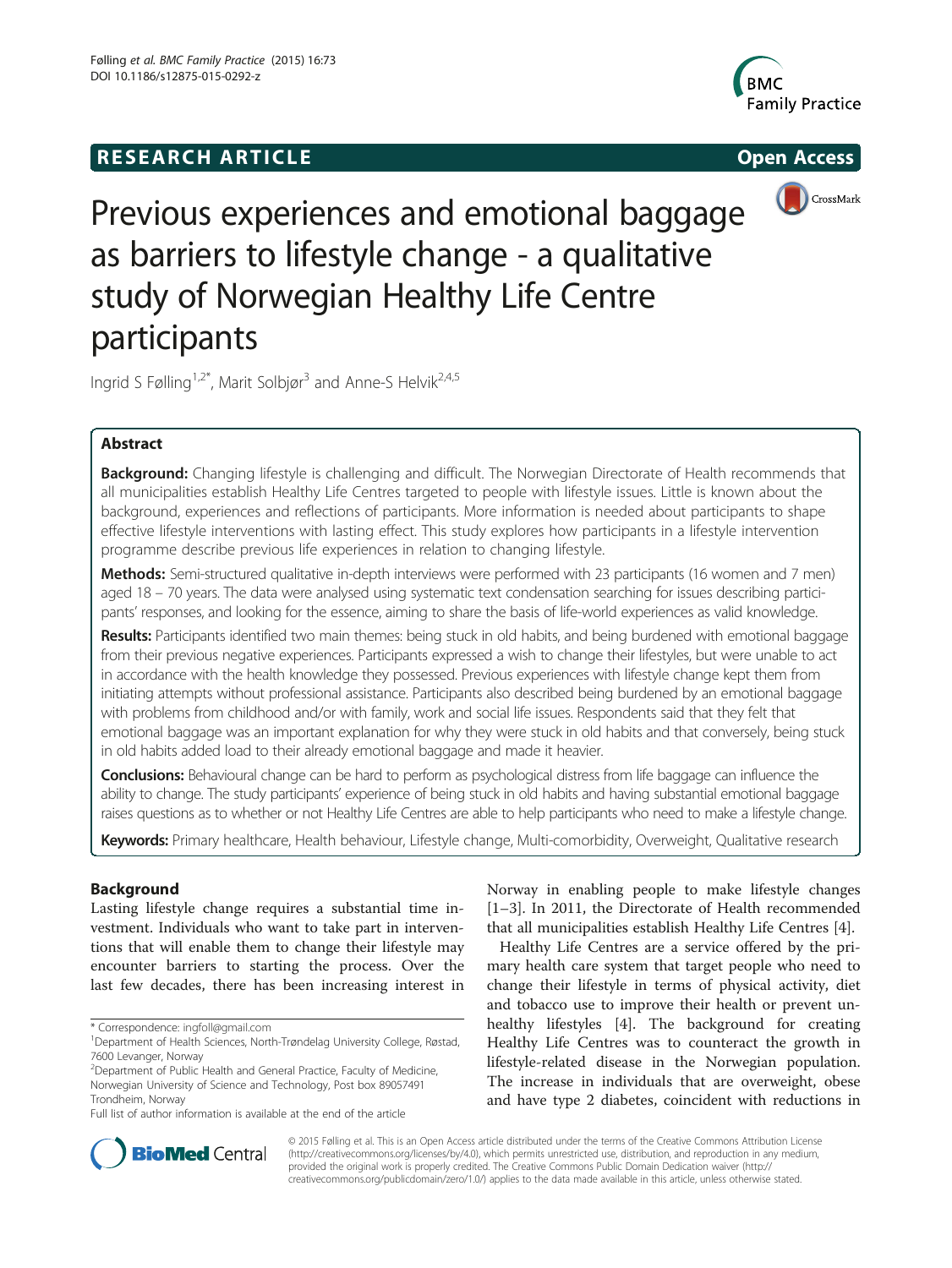physical activity and increased high-caloric food intake, are among the most important changes in the Norwegian population from 1986 to 2010, as measured by the population-based HUNT study [[5\]](#page-7-0). In spite of these developments, there has also been an improvement in the overall health of the general population, but health be-haviour varies systematically with social background [\[6](#page-7-0)]. Lifestyle-related diseases show a clear social gradient, where social inequalities represent a growing problem [[7\]](#page-7-0). Studies that examine interventions to reduce lifestyle-related diseases have shown little effect on primary outcomes, such as for type 2 diabetes [\[8](#page-7-0)] and are burdened with high dropout rates [\[9](#page-7-0)]. The results from a Healthy Life Centre study in Norway [\[10](#page-7-0)] were in line with international findings [\[11](#page-7-0), [12\]](#page-7-0), although participants had increased their physical capacity and healthrelated quality of life when the intervention ended [[10\]](#page-7-0).

The theoretical foundation for Healthy Life Centres is a salutogenic approach that aims to help participants gain confidence in their own resistance resources and increase their ability to change their lifestyle [[4\]](#page-7-0). Lifestyle change depends on individual behavioural factors. Multiple individual factors as social, psychological and practical barriers can make lifestyle change hard to perform [[13\]](#page-7-0). Performing lifestyle change and adherence to change is a continuous process and contains several different phases [\[14](#page-7-0)]. Behavioural change theories have not in particular dealt with psychological or emotional distress [[15](#page-7-0)–[17](#page-7-0)], although they present several are common factors that are important for lifestyle change: social relations, attitude, stages of change and self-efficacy [\[18](#page-7-0)]. Individual barriers to lifestyle change may be countless and they can be hard to address by health care providers [[19\]](#page-7-0). Previous negative life experiences could cause psychological or emotional distress [\[20](#page-7-0)] and are known to negatively affect the ability to change lifestyle [[21](#page-7-0)]. Addressing psychological and emotional distress as barriers to lifestyle change may help improve outcomes from lifestyle change programs. To the best of our knowledge, the relevance of background characteristics of participants, including their life experiences, intentions and expectations, has not been previously explored. The aim of this study is to examine how participants in a lifestyle intervention programme describe previous life experiences that are important for lifestyle change when they entered Healthy Life Centre intervention programmes.

#### Methods

#### Design

A qualitative study was designed to explore how participants described previous life experiences that they identified as important for lifestyle change upon entry into a Healthy Life Centres intervention programme.

#### Interviews and interview guide

Individual in-depth interviews were conducted from February 2013 to June 2013 at two Healthy Life Centres in Central Norway. The interviews lasted between 15 and 78 min, with a mean time of 42 min. The first author performed the interviews. The interviewer wrote down additional notes and reflections right after each interview.

A semi-structured interview guide was used to ensure that all aspects addressing the questions in the study objective were covered. The interview guide included the participants' reasons for attending Healthy Life Centres, their previous lifestyle and their expectations upon starting an intervention programme for lifestyle change.

#### Healthy Life Centres

Healthy Life Centres offer physical activity as both in- and outdoor optional activities two to four times a week, and as either individual or group-based activities with a physical therapist. The centres also offer a healthy diet course composed of five, two-hour sessions. A tobacco cessation programme is offered both as individual sessions and group-based courses that are run six times. Healthy Life Centre personnel practice principles of motivational interviewing with a focus on exploring ambivalence and helping participants to change. An intervention period lasts for three months, with the ability to extend the period two additional times for a total of nine months altogether. General practitioners can refer patients to a centre, or participants can contact a Healthy Life Centre themselves. Healthy Life Centres serve as a low threshold health service, and Norway's public health insurance covers the cost of participation in centre programmes.

#### Recruitment and participants

All Healthy Life Centre participants were eligible for the study, although there was a preference for individuals who had just begun attending an intervention programme. Personnel working at the Healthy Life Centres helped in the recruiting process. A strategic sample of informants, based on their age and gender were invited to the study at a mandatory health conversation. The personnel informed the participants that they helped recruiting and that they as personnel were not part of the study. The personnel also told that if they participated in the study or not, it would not affect the participants period at the Healthy Life Centre. Recruitment proceeded continuously until data saturation.

Altogether, twenty-three participants aged 18–70 years, with a majority of women, participated (see Table [1\)](#page-2-0). More than half of participants received a referral from their general practitioner to the centre (52 %), while the rest had contacted the Healthy Life Centre on their own (48 %). Multi-comorbidities were common (91 %) among participants, with a range from zero to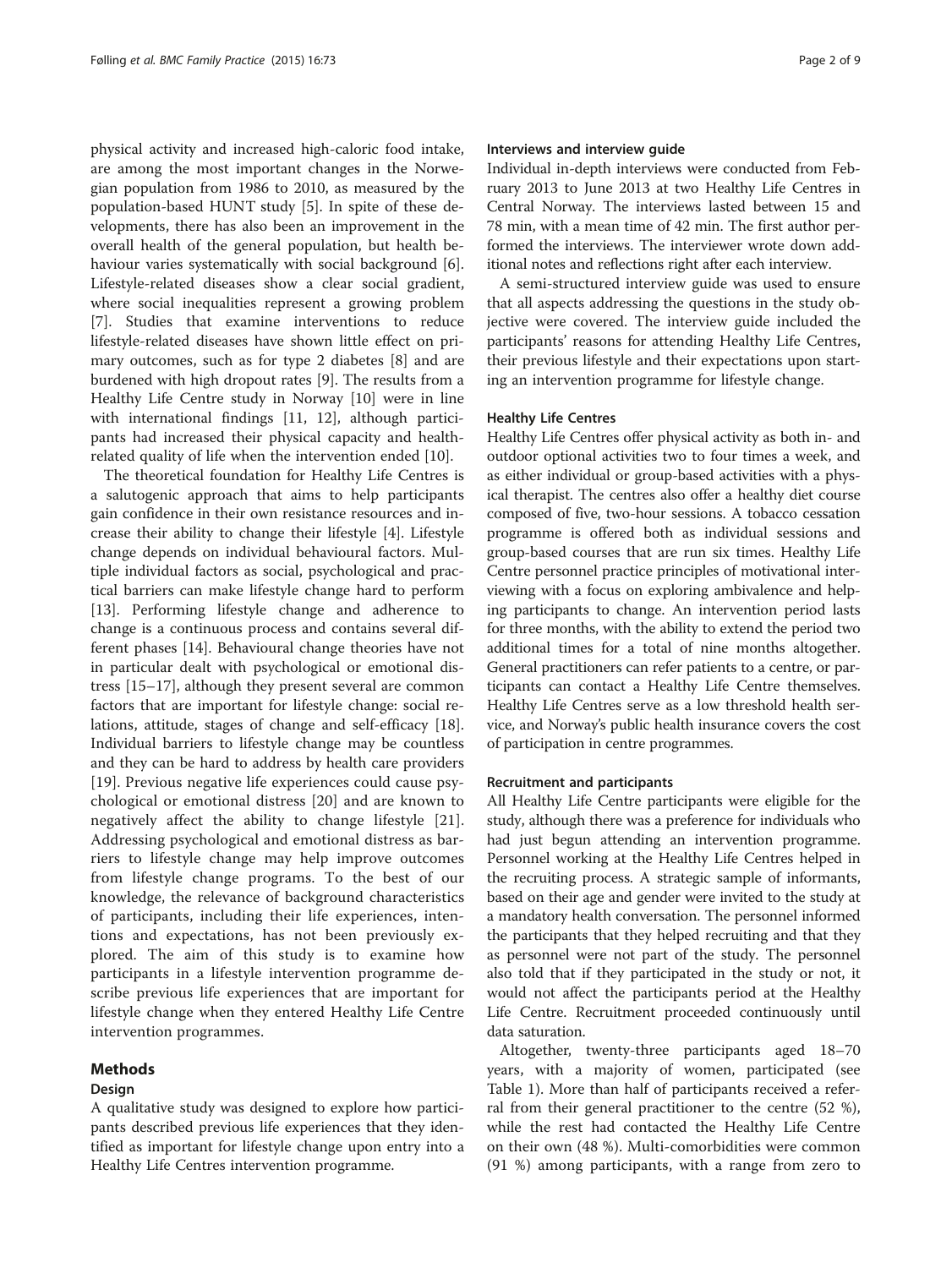<span id="page-2-0"></span>Table 1 Informant characteristics

| Characteristics                                | Number of informants |
|------------------------------------------------|----------------------|
| Gender                                         |                      |
| Females                                        | 16                   |
| Males                                          | 7                    |
| Age                                            |                      |
| $18 - 29$                                      | $\overline{4}$       |
| $30 - 39$                                      | $\overline{4}$       |
| $40 - 49$                                      | 5                    |
| $50 - 59$                                      | 5                    |
| >60                                            | 5                    |
| Ethnicity and language spoken                  |                      |
| Norwegian                                      | 23                   |
| Civil status                                   |                      |
| Single/Separated                               | 9                    |
| Partner/Married                                | 14                   |
| Education level                                |                      |
| Some college                                   | $\overline{4}$       |
| No high school diploma                         | $\overline{4}$       |
| High school graduate                           | 11                   |
| Bachelor's degree or higher                    | 4                    |
| Work status                                    |                      |
| Not working <sup>a</sup>                       | 13                   |
| Working $< 50 \%$                              | $\overline{4}$       |
| Studying or working > 50 %                     | 6                    |
| Previous attempts to change lifestyle          |                      |
| Specialist health care interventions           | 7                    |
| Primary Health care interventions <sup>c</sup> | $8 (+7)$             |
| On their own <sup>d</sup>                      | $8 (+8 + 7)$         |
| Started at the Healthy Life Centre             |                      |
| Less than three months ago                     | 15                   |
| Three months ago                               | 7                    |
| Six months ago or more                         | 1                    |

<sup>a</sup>Three were retired at the age of 62 years or more

<sup>b</sup>The percentage varied from 13 % to 50 % in workload

<sup>c</sup>Those who had been in specialist health care [[7](#page-7-0)] interventions had previous tried interventions with their general practitioner or other primary health care personnel

<sup>d</sup>Those who had been in specialist health care [\[7\]](#page-7-0) interventions and those who had tried primary health care interventions [[8\]](#page-7-0) had earlier attempts on their own to change lifestyle

eight different diagnoses. Participants frequently reported lifestyle-related diagnoses such as overweight and obesity (83 %) and type 2 diabetes (22 %). These illnesses were prevalent and multiple diseases were often found concurrently in the same individual. Participants also reported muscle- and skeletal diseases (30 %) and psychological issues (26 %).

Participants had previously tried to follow advice from their general practitioner regarding diet, smoking and

physical activity. In addition, participants commonly reported unsuccessfully participating in different kinds of weight loss programmes at rehabilitation centres, or with the help of community psychiatric nurses, physical therapists, and general practitioners. Four of the participants were attending the Healthy Life Centre while were waiting for approval for a gastric bypass or other specialized health service. Fifty-seven per cent received benefits or help from the Norwegian Labour and Welfare Administration.

#### Ethics

All participants received both oral and written information so they could make an informed choice about participating in the study. All participants signed an informed consent form before the interview started. The Regional Committee for Medical and Health Research Ethics in Central Norway approved the study (REK nr 2012/1755).

The interviewer aimed to be friendly and nonjudgmental during the interview. This is an important way of creating trust and a good relationship during the interview situation [\[13](#page-7-0)]. The interviewer used many interaction strategies to create friendly feelings and intimacy, especially with respect to sensitive questions and themes [\[22](#page-7-0)]. All participants were offered to read their transcribed interview. Only three participants accepted, and none had any comments to the transcript. Participants were also offered to know more about the content of the analysis, but none was interested

#### Data analysis

Audio recordings of all 23 interviews were transcribed verbatim. MindJet MindManager 2012 was used as a systematization tool during the transcription process to identify themes. Interview notes were added to the mind map. The data were analysed using systematic text condensation with a search for issues that described the participants' responses. The systematic text condensation were performed by looking for the essence, and thereby aiming to share the basis of the informants life-world experiences as valid knowledge [[23\]](#page-7-0). The first author read all of the material, transcribed interviews and interview notes. The co-authors read three interviews, then met and discussed preliminary themes from each interview. This approach was used to assemble different opinions and perspectives, and to allow question to arise regarding differing interpretations of what the material meant [[24\]](#page-7-0). The material was examined and broken down into codes, and then the codes were compared, conceptualized and categorized. NVivo 10.0 was used to sort meaning units derived from the material into codes. Material with the same content in the text was coded together. The mindJet MindManager mapping with preliminary themes that arose during transcription were added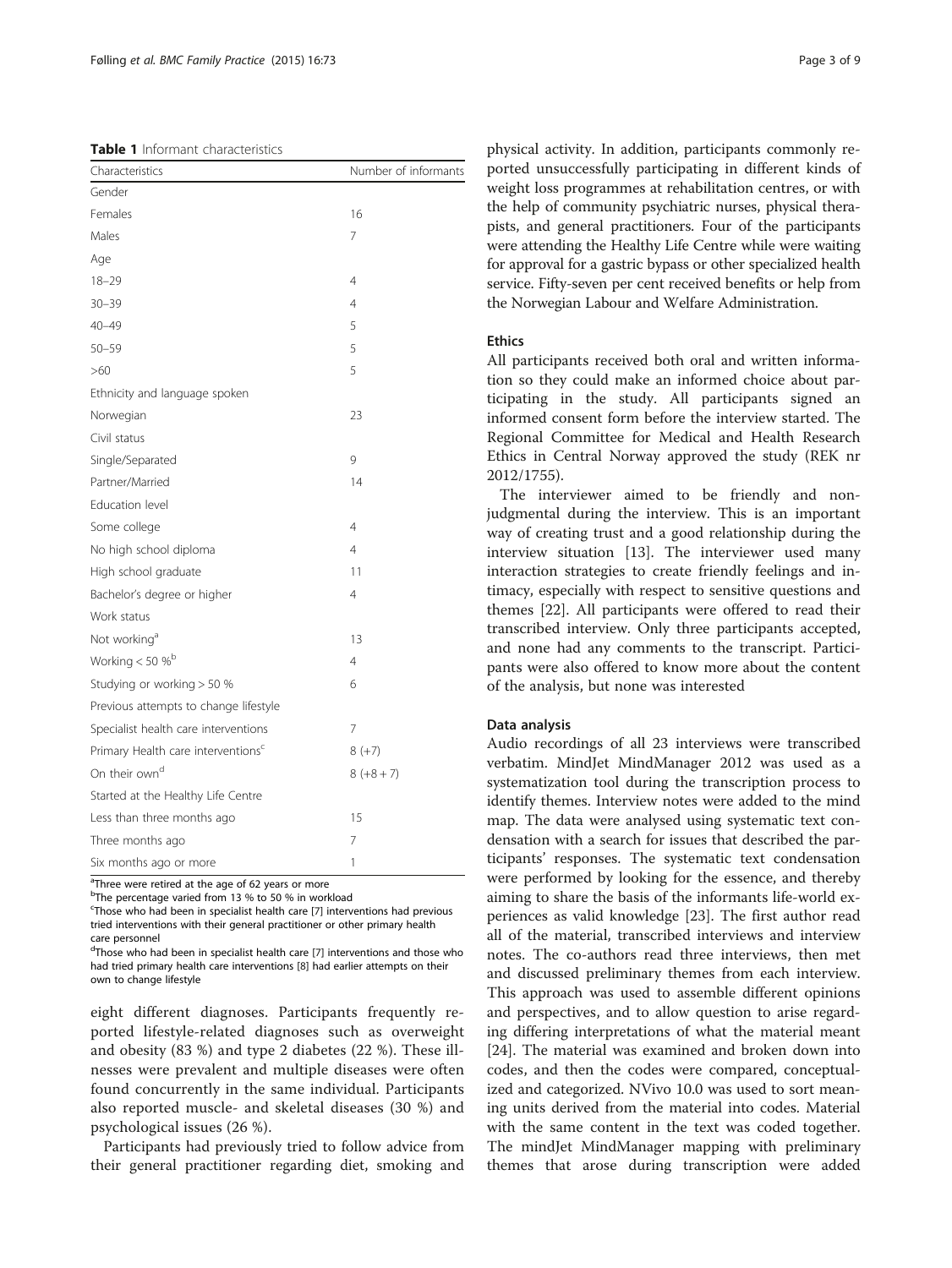during the coding process. The authors discussed, compared and merged codes. Different conceptions of the codes were also discussed, and then the codes were reorganized until authors came to a consensus on the main themes and sub themes. The quotations in the text have been translated from Norwegian to English.

## Results

The participants' perceptions of barriers to lifestyle changes were categorized into two main themes: they were stuck in old behaviours and habits (main theme 1) and that they were burdened by emotional baggage from previous experiences (main theme 2). Interrelated content was included in sub themes (see Fig. 1). Participants who came to a Healthy Life Centre also said they found it hard to know where to begin to change when there were so many difficult elements in their lives.

## Main theme 1: stuck in old habits

The theme "stuck in old habits" described the situation the participants faced when they began attending the intervention programme. Participants described old habits as barriers to change, including behaviours such as unhealthy food habits, being sedentary, being addicted to tobacco, and often choosing unhealthy behaviours in everyday life. They needed to change their lifestyle because their lives were adversely affected by their behaviours, which in turn affected their surrounding environment, including their children, grandchildren and work. They said they felt their lifestyle had gone in a direction that led them to ask for help to change.

Participants also used the phrase "I should have…" several times during the interviews:

"Why do we have these kinds of habits? I have to try to find the key to change the bad habits I have gotten into. I should lose some weight. I should quit smoking. I should work out more. Everything I do is wrong. I have to start somewhere..." Woman 40-49 years

A common sentiment among participants was the appreciation for being able to get help from the Healthy Life Centre. They also commonly expressed the hope that they could turn their negative health behaviours around. The personnel's friendliness was also mentioned. Participants who had lifestyle diseases said they wanted to have a healthier life and lose weight. Those few who did not have any lifestyle diseases were concerned about gaining weight and developing cardiovascular disease and type 2 diabetes.

#### Knowing, but not doing

The participants said that lack of knowledge was not the reason for failing to change their lifestyle on their own, but that the barrier was knowing how to start a change that would last. They found it paradoxical that they knew what to do, but were unable to act. They expressed hope and had the motivation to change their lifestyle, but did not initiate changes on their own. They saw the Healthy Life Centre intervention as a solution for their need for help and an opportunity to get started with activities that could work for them. One said:

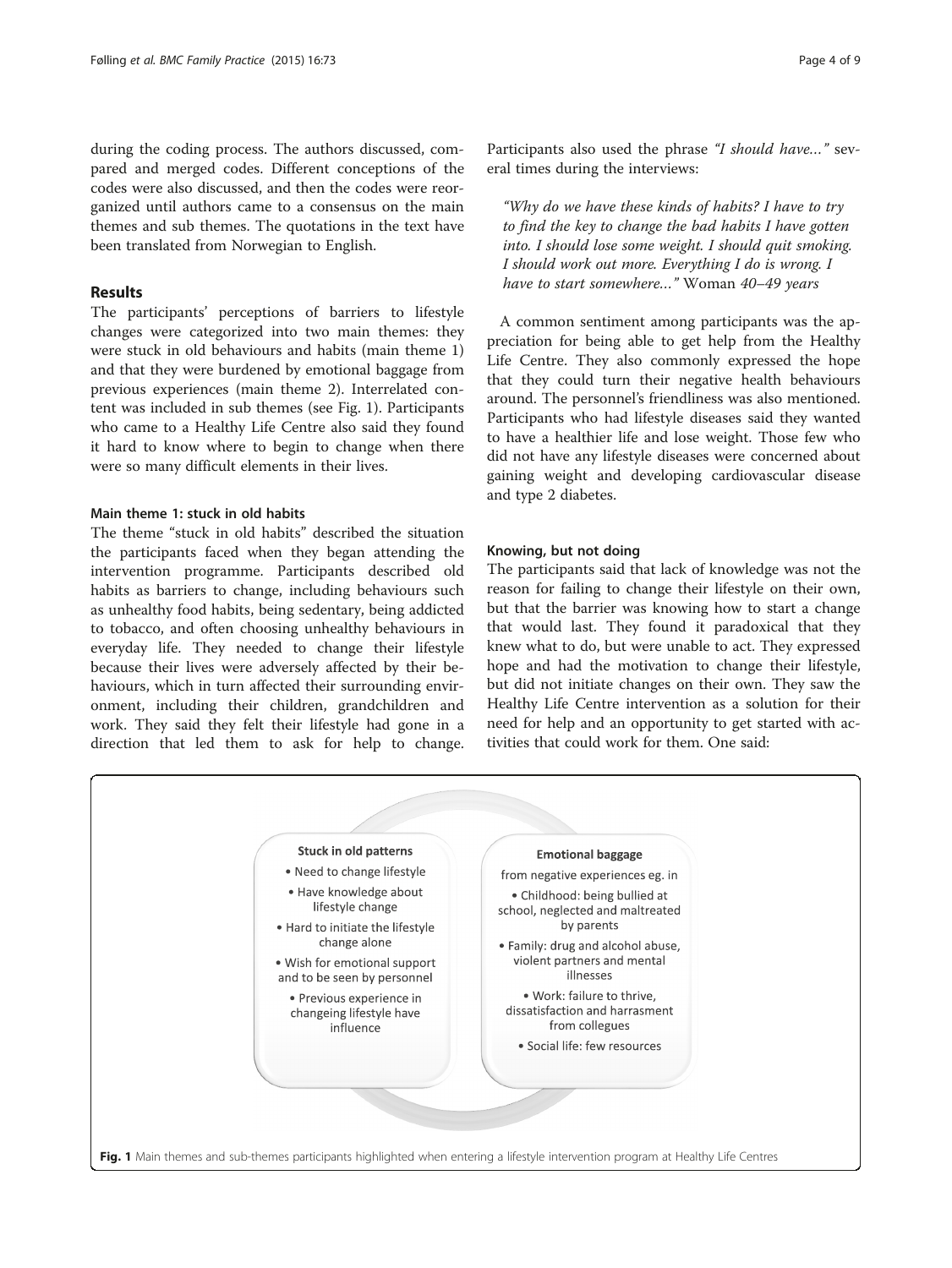"I know a lot about good habits and things like that. I'm not clueless as to why I am so big. I know that I do not exercise, I eat unhealthy food, I know it and I know that it is not good for me. But I struggle with why I cannot do the right things when I know all this." Woman 18–29 years

#### Previous experiences in changing lifestyle

The participants' previous attempts to change their lifestyle became barriers to new attempts to change without supervision. At the same time, the previous attempts made them realize that at the beginning of earlier interventions they had expected the change to provide visible results quickly. Without any visible or measurable changes, they lost motivation after only a short period of trying. The participants found that there were no easy solutions to making lasting lifestyle changes. They stated their desire for long-lasting, permanent change, and said they did not want a temporary solution that would ultimately fail.

"I have started cures and programmes for exercising and dieting numerous times, but I expected everything to happen quickly. Now I am more aware that I need to start at the beginning and take one step at time. I want this to be a permanent change…." Woman 40–49 years.

The participants highlighted the importance of knowing that breaking from a newly changed good habit did not mean that the whole "good habit" pattern was destroyed. They asked for emotional support and to be seen by the Healthy Life Centre staff. These experiences were seen as important in giving them the courage to start and to continue gradually with healthy changes, and to be helped over time to make a long-lasting lifestyle changes. Most of them said that three months was too brief for them to succeed in permanently changing their lifestyles, given their starting point, and expressed the need to extend the intervention.

# Main theme 2: Baggage from previous life experiences as a

Participants explained that they were "stuck in old habits" because of previous life experiences that prevented them from initiating changes. Participants highlighted previous trauma or long-lasting bad circumstances as contributing to their need for a lifestyle change. Their emotional baggage included negative childhood experiences as well as other family and social experiences, which were accompanied by medical, psychological and social problems. One participant exemplified this complexity:

"I have so much emotional baggage from my life that explains this bad pattern I have gotten into. I have

been used as a doormat all my life. I don't want this anymore. I had problems at my work where my colleagues harassed me, and I had problems in my private life and with bad childhood experiences. Then I lost my job. I struggled with migraines, and after all of these experiences, I was very tense. My general practitioner said that he assumed that I was depressed, and I was given medications, which caused me to gain weight, and I was somewhat overweight before. Now I have to lose weight and I can't do this by myself, I need help…"Woman 40–49 years

#### Childhood experiences

Several participants described childhood problems as a part of the explanation as to why they were needed help with lifestyle issues. These participants commonly described difficult childhood experiences. Some mentioned bullying at school during their childhood and youth and they said that they had had a hard childhood because their peers had tormented them. Another common problem was parents who were not affectionate or who were verbally abusive or dissatisfied with them. Hard feelings and emotional distress linked to childhood memories made their adult life difficult. One participant said that ever since she started school and on into her adolescence, her father had told her how stupid she was. She said that the feeling of not being good enough had stayed with her all her life. Another individual described the difficulties caused by an overly critical parent:

"When I hear his name I get tears in my eyes. All I have wanted my whole life is for him to be happy with me. He has always criticized me, everything I've ever done has been wrong…" Woman 30–39 years

Participants had clearly not come to terms with the burdens of their life experiences and the accompanying feelings from childhood; this lack of closure influenced participants' everyday life and burdened them, which in turn made making a lifestyle change hard to initiate and demanding to pursue.

#### Family, work and social life

Participants said they found criticisms from their currentday surroundings and social life to be debilitating. They commonly described negative experiences with family, friends, fellow students and colleagues. This could take the form of harassment at work, mental problems within their family, and violent partners. Some had histories of being bullied at their present workplace. Table [2](#page-5-0) presents the issues participants listed concerning their family and social life.

These experiences affected participants' current life, and as they explained it, were a part of the reason why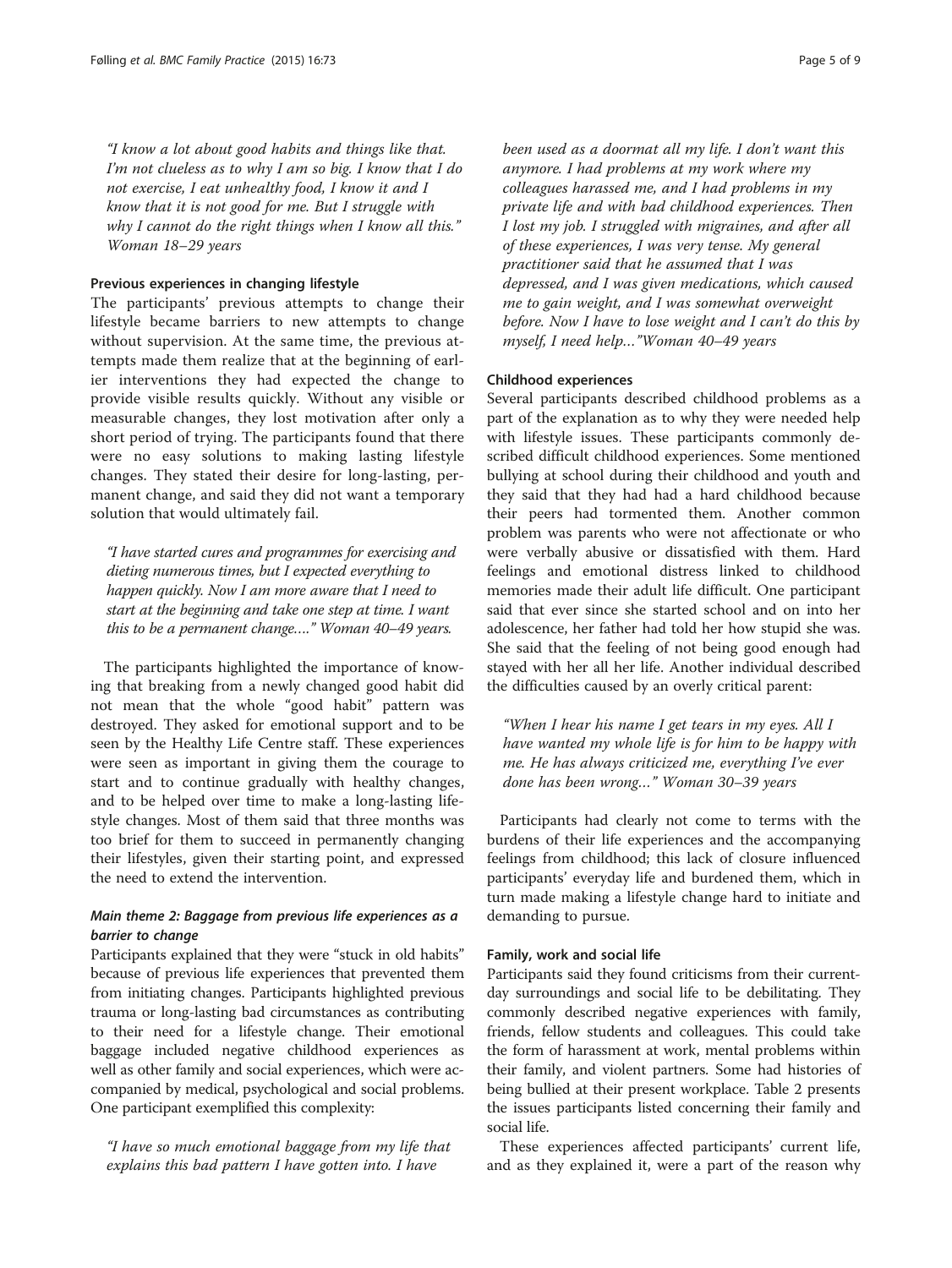#### <span id="page-5-0"></span>Table 2 Ouotes on life burdens

| Participant        | Quotes on family, work and social issues                                                                                                                                                                                                                                                                                                                                                                             |
|--------------------|----------------------------------------------------------------------------------------------------------------------------------------------------------------------------------------------------------------------------------------------------------------------------------------------------------------------------------------------------------------------------------------------------------------------|
|                    |                                                                                                                                                                                                                                                                                                                                                                                                                      |
| Female 40-49 years | "I was bullied at my work place by almost all<br>colleagues. I was also bullied in younger years.<br>I think it makes me more vulnerable, all those<br>memories from earlier bullying came alive with<br>this new bulling at my work place. I have been<br>crying a lot"                                                                                                                                             |
| Female 40-49 years | "I don't have any contact with my parents. I<br>ended up with an abusive man. When I found<br>myself a new man it was also a violent<br>relationship" In addition, one of my children<br>have ADHD and I have been struggling a lot<br>with all these things"                                                                                                                                                        |
| Female 40-49 years | "My daughter is struggling in the same way as<br>me with psychological problems and suicidal<br>thoughts. I have several suicide attempts<br>behind me. My daughter and I like to be at<br>home by ourselves and I think that because<br>of our problems we do not socialize much"                                                                                                                                   |
| Male 50-59 years   | "When I first got married it turned out my wife<br>was an alcoholic and her doctor said that she<br>had little left time to live if she continued<br>drinking like that. So with all the uncertainty<br>with my wife being an alcoholic it all got<br>messy. But I have to help her and be there<br>for here, I cannot just run away"                                                                                |
| Male 50-59 years   | "My daughter is a drug addict and I have tried<br>to help her many times, knowing she would<br>take all my money and run away again as she<br>always does. Now I have not seen her in a while"                                                                                                                                                                                                                       |
| Female > 60 years  | "My daughter was abused as a child and she<br>had many problems growing up, but it was as<br>an adult she came forward and told me what<br>had happened. She is mentally ill because of<br>what happened and I have to be there for her<br>and help her as she is often hospitalized. I have<br>been feeling a lot of guilt and I do not<br>understand that the abuse could have<br>happened without me not knowing" |
| Female >60 years   | "I moved from my first husband because he was<br>violent. I felt that it was better for the children to<br>grow up with only their mother. Then I got a new<br>husband and he had mental problems, which was<br>demanding. I have now lost my husband and I<br>also lost my boy, he became a drug addict "                                                                                                           |

they were stuck in old habits. The continuing problems added to the heavy emotional baggage they already struggled with, which in turn made it hard to initiate a lifestyle change.

## **Discussion**

The participants who entered intervention programmes at Healthy Life Centres were stuck in old habits; making unhealthy choices with food, activity and tobacco in their everyday life, which affected themselves and their environments negatively. They wanted to improve their lifestyle but were not able to act on the knowledge they possessed about healthy habits. Previous failed experiences with lifestyle change held participants back from making new attempts on their own, and made them realize that it takes time to establish lasting changes in habits and lifestyle. In their experience, there were no easy solutions. In addition, we found that participants had significant emotional baggage from being bullied in childhood and harassed at work, not having supporting parents, having violent partners and children with drug problems. This emotional baggage was an important reason for why they were stuck in their old habits and inversely, being stuck in old habits added to their already substantial emotional burden.

## Establishing new habits in everyday life

Participants in lifestyle intervention programmes that are focused on nutrition and physical activity often go back to old habits after the intervention period [[15, 16](#page-7-0)]. It appears that everyday life tends to get in the way of maintaining healthy habits [\[25, 26](#page-7-0)], and that it can be difficult for individuals who explicitly want a healthier lifestyle to consistently make the right choices and habits [[27\]](#page-7-0). When physical activity and healthy diet became ingrained habits, participants could define themselves as successful, and the habits and their improved self image became a part of their new everyday life [[28](#page-7-0)]. However, other studies have shown that many obese individuals still rely on 'quick fix' strategies in their struggle for permanent change [[29\]](#page-7-0). The participants in our study saw the need for long-term lifestyle change, in part because several of the participants had made numerous previous attempts to lose weight. To get a referral from the general practitioner to the Healthy Life Centre, as half of the participants had gotten, may have had implication for these participants readiness for change [\[30](#page-7-0)]. The other half who had contacted the Healthy Life Centre themselves could acknowledged their lifestyle problems, and thereby be readier to perform lifestyle change.

Our participants told about the importance of not relapsing from a changed habit, known in behaviour change theories staged that those who have performed lifestyles changes are working to prevent relapse [\[31](#page-7-0)]. Three months with intervention was said by participants to be to short time to make a lasting change, and the time aspect of incorporating changed behavior is important [\[31\]](#page-7-0). Help from health personnel is important to achieve long-lasting lifestyle change [[32\]](#page-7-0). Participants in our study were also thankful that the Healthy Life Centre and accompanying personnel had been established to help. Another study found participants who had tried to change eating and/or activity habits several times felt unable to do so by themselves without any support, and that they wanted someone such as their primary health care providers to help them with the process of change [[29\]](#page-7-0).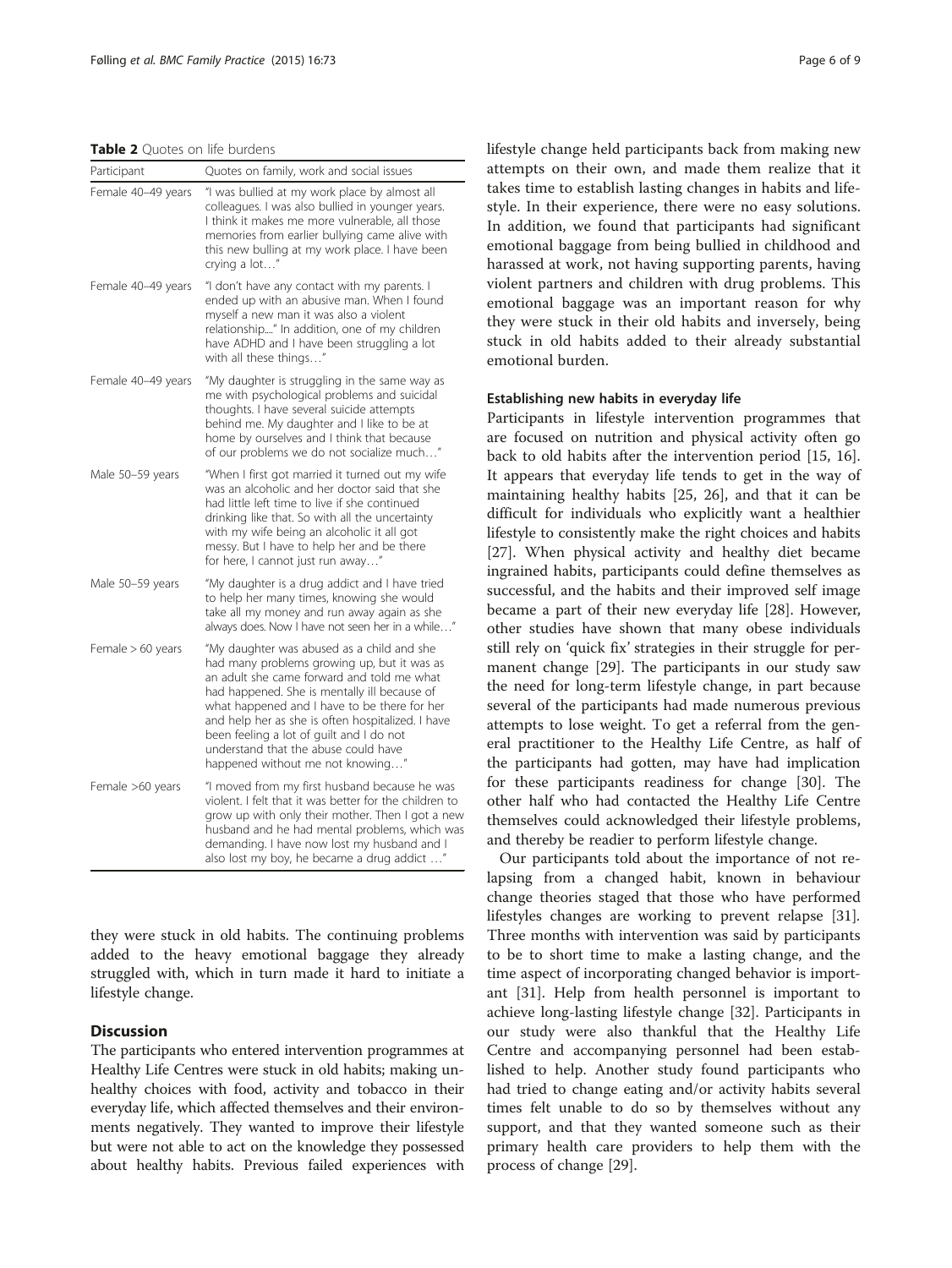#### Emotional baggage

Studies have found that psychological and emotional overload from childhood can lead to negative coping behaviours and the suppression of negative emotions [\[33](#page-7-0)]. Furthermore, several studies have found associations between childhood mistreatment and unhealthy lifestyles as adults [\[34](#page-7-0)–[38\]](#page-8-0). Childhood mistreatment can include neglect as well as physical, sexual, and emotional abuse [[34, 37\]](#page-7-0). In our results, participants described different difficulties in childhood. Verbal abuse and lack of affection from parents were among the difficulties mentioned. In a person who lacks adequate emotional resilience, adverse childhood experiences can increase the risk of psychological and emotional distress with internal problems that may eventually cause a psychoemotional overload [\[39](#page-8-0)]. Chronic stress over a long period, especially during vulnerable life stages, may have biological consequences in the long term [\[20\]](#page-7-0). Psychological distress from previous experiences in childhood can influence the ability to change negatively [[20\]](#page-7-0). Previous experiences are key factors for self-efficacy [\[40](#page-8-0)]. Thus, experiences, which are negative, as they were for our participants, the self-efficacy, may be low. Consequently, the behavioural change gets harder to perform. A fundamental source of life satisfaction and emotional well-being is social support [[41](#page-8-0)]. People with partners, family and friends who provide psychological and material support have better health than people with less social connections [[42\]](#page-8-0). Studies have shown associations between social support and mental and physical health and variables for better health, such as physical activity, smoking and blood pressure [\[43](#page-8-0)]. Other studies found that those who failed to make lifestyle changes had more psychosocial crises such as grief, serious illnesses and personal or family difficulties [\[44\]](#page-8-0).

#### Changing ingrained habits

The complexity of the etiology in lifestyle issues may have been neglected in the past. We found psychological and emotional barriers for participants as important to change their habits when they were starting a lifestyle change program. Given the Healthy Life Centres' salutogenic foundation, it is important to plan, act and intervene in accordance with the participants' resistance resources [[45\]](#page-8-0). Differences in resistance resources have implications for how participants handle health difficulties, diseases and negative life events [[45](#page-8-0)]. Participants need to strengthen their resistance resources during the intervention period at Healthy Life Centres. Strong resistance resources are associated with high self-worth, inner strength, belief of being in control of change, social networks with a strong degree of affinity and good economic situations [[45](#page-8-0)], which may not characterize this study's participants. A successful change in lifestyle depends on the participants' ability to use and rely on their resistance resources [[45\]](#page-8-0). The outcome after an intervention period depends on whether Healthy Life Centres have strategies to enhance the resistance resources so that participants can change ingrained habits.

#### Strengths and limitations

The strengths of the current study include the semistructured interview form, where unexpected themes could arise. Participants themselves focused on their life stories and personal information to explain their situation, and thus, this became central to the study. In the study of complex human phenomena, qualitative interviews allow for ambiguity [[15\]](#page-7-0). Lifestyle is an issue that affects so much of participants' lives that it was important that the interviews allowed for such ambiguity.

The variation in age and gender in our study reflects the population that uses the Healthy Life Centres in the region. Then again, because Healthy Life Centres are a primary health care service, their challenge is embracing a large and differentiated user group with a broad range of participants in terms of lifestyle issues. If we had relied on a more selective sample, such as women aged 50–60 years, we might have had more focused answers, but the utility of our results in a clinical setting would be questionable.

#### Conclusion

In Norway, Healthy Life Centres offer help in preventing and reducing lifestyle diseases. In our study, we found that participants who started a lifestyle intervention programme were stuck in old habits and had heavy emotional baggage. They wanted to change their old habits, but were unable to do so, even though they knew had information about healthy behaviours. Childhood and/or family, work and social life experiences were obstacles for lifestyle change. Previous negative experiences with accompanied psychological distress can influence the ability to change as self-efficacy may be low, which can make behavioural change hard to perform. Healthy Life Centres ought to consider the emotional burdens and previous life experiences of their clients as they work with participants to change old habits. However, our findings raise questions as to how health services should handle lifestyle change. Future studies should examine how lifestyle interventions in the Norwegian primary health care system are organized and how personnel can help participants with and promote lasting lifestyle changes. It remains to be seen who actually can benefit from Healthy Life Centres intervention programmes, and who will need other approaches to lifestyle changes, such as social or psychological interventions, or specialized health care treatment.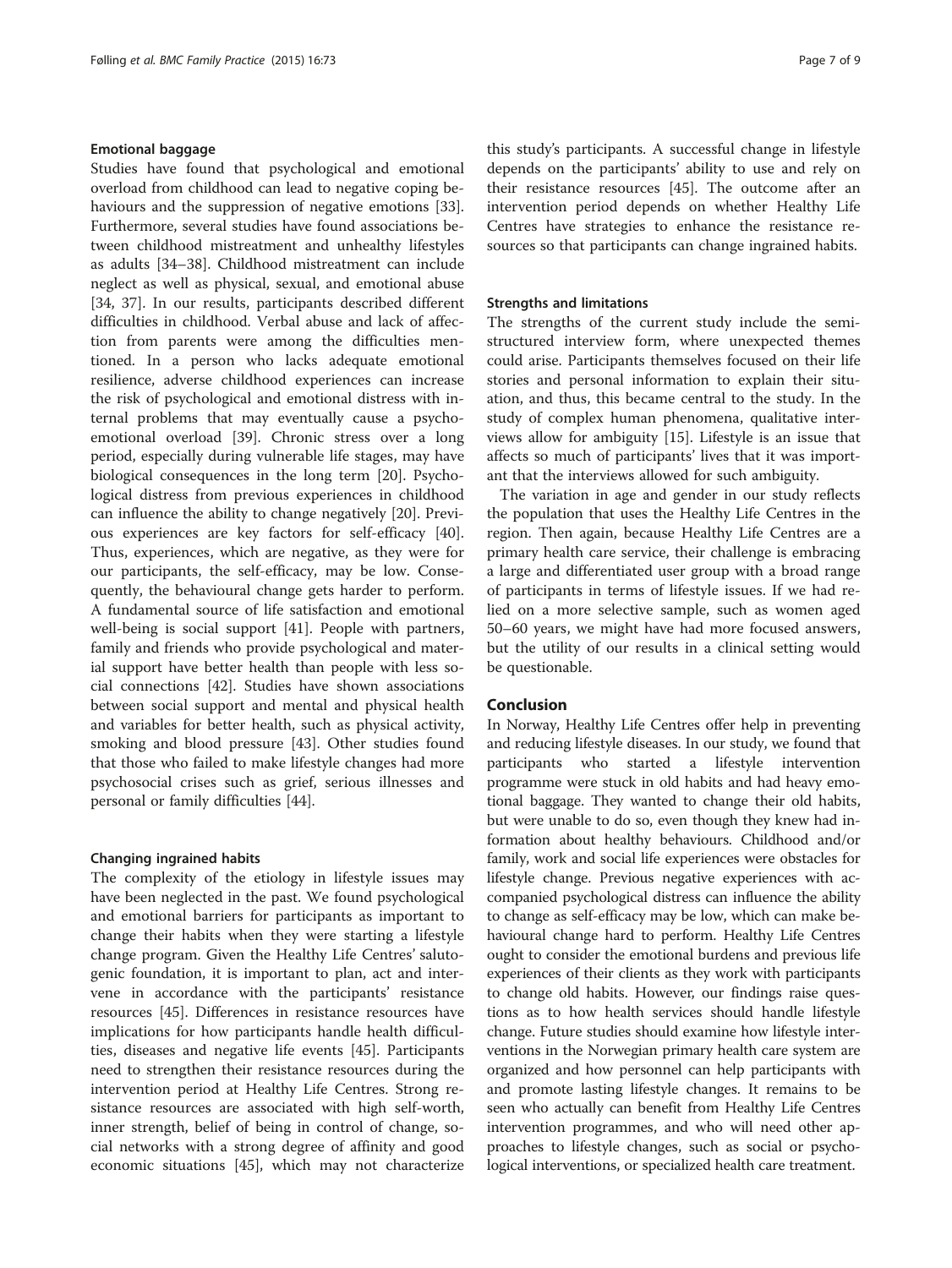#### <span id="page-7-0"></span>Competing interests

The authors declare that they have no competing interests.

#### Authors' contributions

ISF designed the study, with guidance from ASH. ISF performed the data collection and was responsible for the analysis. MS and ASH analysed parts of the data with ISF and all authors worked out the main results together. ISF drafted the manuscript and MS and AHS have continually revised the text and critically commented on the manuscript. All authors have given final approval to the manuscript.

#### **Acknowledaments**

We would like to acknowledge the participants for sharing their stories and Healthy Life Centre personnel for their help in recruiting participants. We would also like to thank Professor Linn Getz at the Norwegian University of Science and Technology's Department of Public Health and General Practice for inspiring discussions about multimorbidity and its accompanying complexity.

#### Author details

<sup>1</sup>Department of Health Sciences, North-Trøndelag University College, Røstad, 7600 Levanger, Norway. <sup>2</sup>Department of Public Health and General Practice, Faculty of Medicine, Norwegian University of Science and Technology, Post box 89057491 Trondheim, Norway. <sup>3</sup>Department of Social Work and Health Science, Faculty of Social Sciences and Technology Management, Norwegian University of Science and Technology, Dragvoll, Edvard Bulls veg 1, Bygg, 7491 Trondheim, Norway. <sup>4</sup>St. Olavs University Hospital, Trondheim, Norway.<br><sup>5</sup>Norwagian National Advisory Unit on Agging and Hoalth Vestfold Hospital <sup>5</sup>Norwegian National Advisory Unit on Ageing and Health, Vestfold Hospital Trust, Tønsberg, Norway.

# Received: 8 January 2015 Accepted: 8 June 2015

#### References

- 1. The Norwegian Directorate of Health. The Cooperation Reform-right treatment at the right time at the right place. The Norwegian Ministry of Health and Care Services. 2009. [https://www.regjeringen.no/contentassets/d4f0e16ad32e4bbd8](https://www.regjeringen.no/contentassets/d4f0e16ad32e4bbd8d8ab5c21445a5dc/no/pdfs/stm200820090047000dddpdfs.pdf) [d8ab5c21445a5dc/no/pdfs/stm200820090047000dddpdfs.pdf.](https://www.regjeringen.no/contentassets/d4f0e16ad32e4bbd8d8ab5c21445a5dc/no/pdfs/stm200820090047000dddpdfs.pdf) Accessed 27 august 2013.
- 2. The Norwegian Directorate of Health. The Public Health Act. The Norwegian Ministry of Health and Care Services. 2011. [https://www.regjeringen.no/nb/](https://www.regjeringen.no/nb/dokumenter/meld-st-34-20122013/id723818/?docId=STM201220130034000DDDEPIS&ch=1&q) [dokumenter/meld-st-34-20122013/id723818/](https://www.regjeringen.no/nb/dokumenter/meld-st-34-20122013/id723818/?docId=STM201220130034000DDDEPIS&ch=1&q)
- [?docId=STM201220130034000DDDEPIS&ch=1&q=](https://www.regjeringen.no/nb/dokumenter/meld-st-34-20122013/id723818/?docId=STM201220130034000DDDEPIS&ch=1&q) Accessed 19 march 2014. The Norwegian Directorate of Health. National Health and Care Plan (2011–2015). The Ministry of Health and Care Services. 2011. [https://](https://www.regjeringen.no/nb/dokumenter/meld-st-16-20102011/id639794/?docId=STM201020110016000DDDEPIS&ch=1&q) [www.regjeringen.no/nb/dokumenter/meld-st-16-20102011/id639794/](https://www.regjeringen.no/nb/dokumenter/meld-st-16-20102011/id639794/?docId=STM201020110016000DDDEPIS&ch=1&q) [?docId=STM201020110016000DDDEPIS&ch=1&q=](https://www.regjeringen.no/nb/dokumenter/meld-st-16-20102011/id639794/?docId=STM201020110016000DDDEPIS&ch=1&q) Accessed 19 march 2014.
- 4. The Norwegian Directorate of Health. Guidelines for Municipal Healthy Living Centers. The Ministry of Health and Care Services. 2013. [https://](https://helsedirektoratet.no/Lists/Publikasjoner/Attachments/53/IS-1896-Frisklivsveileder.pdf) [helsedirektoratet.no/Lists/Publikasjoner/Attachments/53/IS-1896-](https://helsedirektoratet.no/Lists/Publikasjoner/Attachments/53/IS-1896-Frisklivsveileder.pdf) [Frisklivsveileder.pdf](https://helsedirektoratet.no/Lists/Publikasjoner/Attachments/53/IS-1896-Frisklivsveileder.pdf) Accessed 19 march 2014.
- 5. Krokstad S, Knudtsen, M S. Public health development. The HUNT study, Norway. ISBN 978-82-91725-08-6. Levanger: 2011[.http://www.ntnu.no/documents/10304/](http://www.ntnu.no/documents/10304/1130562/folkehelse-i-endring-huntrapport-2011.pdf) [1130562/folkehelse-i-endring-huntrapport-2011.pdf.](http://www.ntnu.no/documents/10304/1130562/folkehelse-i-endring-huntrapport-2011.pdf) Accessed 19 march 2014.
- 6. Nandi A, Glymor M, Subramanian SV. Association among socioeconomic status, health behaviors, and all-cause mortality in the United States. Epidemiology. 2014;2:170–7.
- 7. World Health Organization. Global Status Report on Non-communicable diseases. Italy: 2010. [http://www.who.int/nmh/publications/ncd\\_report\\_](http://www.who.int/nmh/publications/ncd_report_full_en.pdf) [full\\_en.pdf.](http://www.who.int/nmh/publications/ncd_report_full_en.pdf) Accessed 11. October 2014.
- 8. The Look Ahead Research Group. Cardiovascular effects of Intensive Lifestyle Intervention in Type 2 Diabetes. N Engl J Med. 2013;369:145–54.
- Gregg EW, Chen H, Wagenknecht LE, Clark JM, Delahanty LM, Bantle J, et al. Association of an Intensive Lifestyle Intervention With Remission of Type 2 Diabetes. JAMA. 2012;308(23):2489–96.
- 10. Lerdal A, Celius EH, Pedersen G. Prescribed exercise: a prospective study of health related quality of life and physical fitness among participants in an officially sponsored municipal physical training program. J Phys Act Health. 2013;10(7):1016–23.
- 11. Kallings LVLM, Hellenius ML, Stahle A. Physical activity on prescription in primary health care: a follow-up of physical activity level and quality of life. Scand J Med Sci Sports. 2008;18(2):154–61.
- 12. Sorensen J, Sørensen JB, Skovgaard T, Bredahl T, Puggaard L. Exercise on prescription: changes in physical activity and health-related quality of life in five Danish programme. Eur J Public Health. 2011;21(1):56–62.
- 13. Murray J, Craig CL, Honey S, House A. A systematic review of patient reported factors associated with uptake and completion of cardiovascular lifestyle behaviour change. BMC Cardiovasc Disord. 2012;12:120.
- 14. Armitage CJ. Is there utility in the transtheoretical model. Br J Helath Psychol. 2009;14:195–210.
- 15. Azjen I. The theory of planned behavior. Organ Behav Hum Decis Process. 1991;50:179–211.
- 16. Proschaska JO. System of psychotherapy: A transtheoretical analysis. Homewood, IL: Dorsey Press; 1984.
- 17. Lazarus RS, Folkman S. Stress, Appraisal, and Coping. New York: Springer Publishing Company Inc; 1984.
- 18. Noar SM. A health educators guide to theories of health behavior. Int Q Community Health Educ. 2006;24:75–92.
- 19. Summerskill WSM, Pope C. 'I saw the panic rise in her eyes, and evidence based medicine went out the door':an explanatory qualitative study of the barriers to secondary prevention of coronary heart disease. Fam Pract. 2002;19(6):605–10.
- 20. McEwen BS. Brain on stress: how the social environment gets under the skin. Proc Natl Acad Sci. 2012;109 Suppl 2:17180–5.
- 21. Bandura A. Social cognitive theory and exercise of control over HIV infection. In: DIClemente RJ, Peterson JL, editors. Preventing AIDS: theories and methods of behavioral interventions. New York: Plenum; 1994. p. 25–59.
- 22. Ezzy D. Qualitative Interviewing as an Embodied Emotional Performance. Qual Inq. 2010;16:163.
- 23. Giorgi A. The descriptive phenomenological method in psychology:a modified Husserlian approach. Pittsburgh: Duquesne University Press; 2009.
- 24. Kvale S, Brinkmann S. Interviews- Learning the Craft of Qualitative Reasearch Interviewing. Thousand Oaks: SAGE Publications. 2009.
- 25. Shai I, Stampfer M. Weight-loss diets-can you keep it off? Am J Clin Nutr. 2008;88:1185–6.
- 26. Dansinger ML, Gleason JA, Griffith JL, Selker HP, Schaefer EJ. Comparison of the atkins, ornish, weight watchers, and zone diets for weight loss and heart disease risk reduction: a randomized trial. JAMA. 2005;293:43–53.
- 27. Hansen NV, Brændgaard P, Hjørnholm C, la Cour S. Qualitative research building real-life interventions: user-involving development of a mindfulness-based lifestyle change support program for overweight citizens. Eur J Clin Nutr. 2014;68(10):1129–33.
- 28. Rise MB, Pellerud A, Rygg LØ, Steinsbekk A. Making and Maintaining Lifestyle Changes after Participating in Group Based Type 2 Diabetes Self-Management Educations: A Qualitative Study. Plos One. 2013;8(5):e64009.
- 29. Thomas SL, Hyde J, Karunaratne A, Kausman R, Komesaroff PA. "They all work…when you stick to them": A qualitative investigation of dieting, weight loss, and physical exercise, in obese individuals. Nutr J. 2008;7:34.
- 30. Prochaska DODC. Stages and processes of self-change and smoking: Towards an integrative model of change. J Consult Clin Psychol. 1983;51:390–5.
- 31. Prochaska JO, Redding CA, Evers KE. The transtheoretical model and stages of change. In: Glanz K, Rimer BK, Viswanath K, editors. Health behavior and health education, Theory, Research, and Practice. San Fransisco: Jossey Bass; 2008. p. 100–1.
- 32. Sodlerlund A, Fischer A, Johansson T. Physical activity, diet and behaviour modification in the treatment of overweight and obese adults: a systematic review. Perspect Public Health. 2009;129:132–42.
- 33. Ennis E, Bunting B. Family burden, family health and personal mental health. BMC Public Health. 2013;13:255.
- 34. Felitti VJ, Anda R, Nordenberg D, Williamson DF, Spitz AM, Edwards V, et al. Relationship of childhood abuse and household dysfunction to many of the leading causes of death in adults. The Adverse Childhood Experiences (ACE) Study. Am J Prev Med. 1998;14:245–58.
- 35. Thomas C, Hyppönen E, Power C. Obesity and type 2 diabetes risk in midadult life: the role of childhood adversity. Pediatrics. 2008;121:1240–9.
- 36. Williamson DF, Thompson T, Anda RF, Dietz WH, Felitti V. Body weight and obesity in adults and self-reported abuse in childhood. Int J Obes Relat Metab Disord. 2002;26:1075–82.
- 37. Wildes JE, Kalarchian M, Marcus MD, Levine MD, Courcoulas AP. Childhood maltreatment and psychiatric morbidity in bariatric surgery candidates. Obes Surg. 2008;18:306–13.